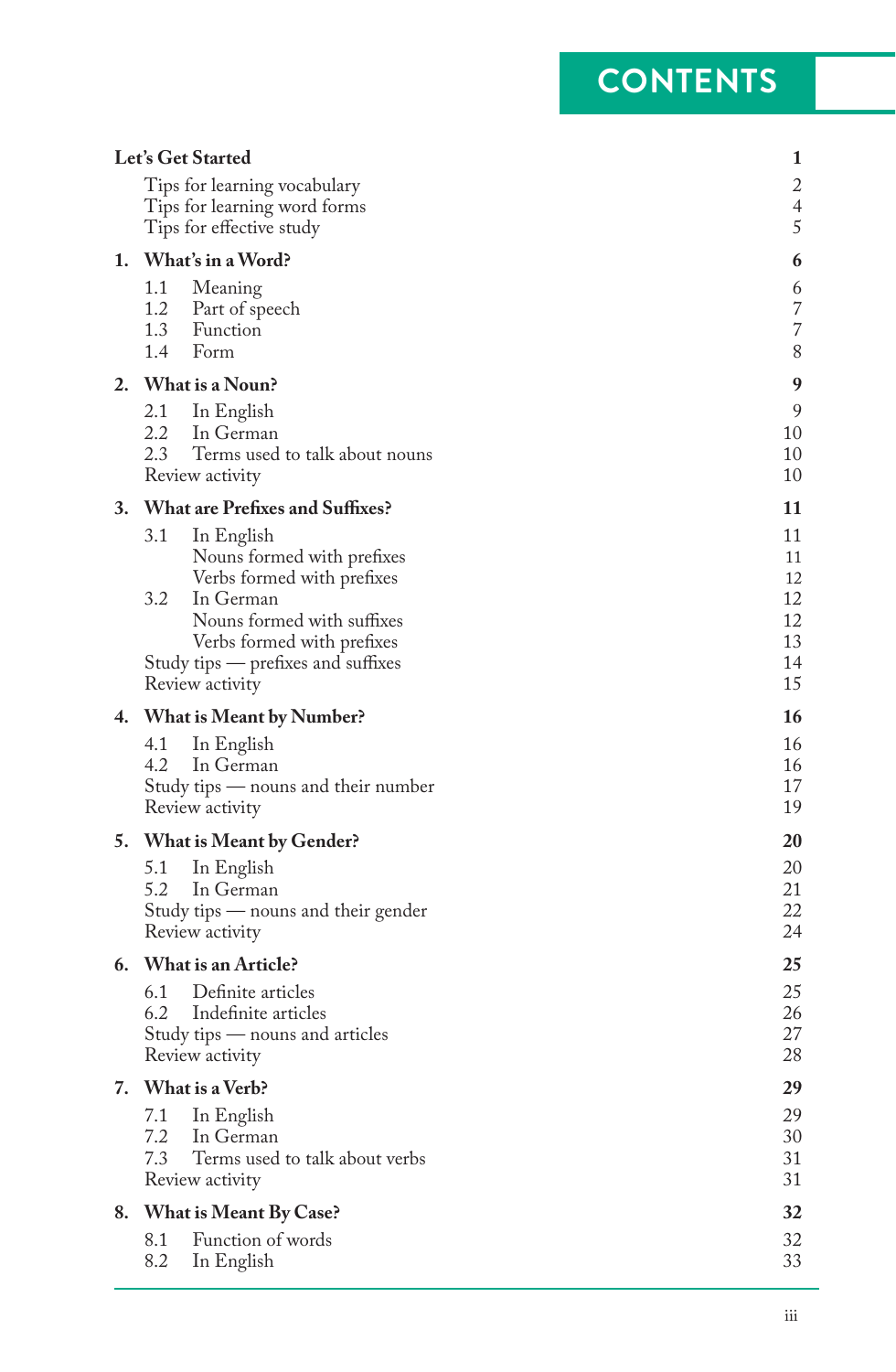| 8.3<br>In German<br>8.4<br>Summary<br>Study tips — case  | 34<br>37<br>37 |
|----------------------------------------------------------|----------------|
| 9. What is a Pronoun?                                    | 38             |
| 9.1<br>In English                                        | 38             |
| 9.2<br>In German                                         | 39             |
| Review activity                                          | 39             |
| <b>10. What is a Personal Pronoun?</b>                   | 40             |
| 10.1 In English                                          | 40             |
| 10.2 In German                                           | 41             |
| 10.3 "You"<br>$10.4$ "It"                                | 41<br>42       |
| Study tips - personal pronouns                           | 44             |
| 11. What is a Subject?                                   | 45             |
| 11.1 In English                                          | 45             |
| 11.2 In German                                           | 45             |
| <b>12. What is a Subject Pronoun?</b>                    | 46             |
| 12.1 In English                                          | 46             |
| 12.2 In German                                           | 46<br>47       |
| Review activity                                          |                |
| <b>13. What is a Predicate Noun?</b>                     | 48             |
| 13.1 In English<br>13.2 In German                        | 48<br>48       |
| Study tips — predicate nouns                             | 49             |
| Review activity                                          | 49             |
| <b>14. What is a Verb Conjugation?</b>                   | 50             |
| 14.1 In English                                          | 50             |
| 14.2 In German                                           | 50             |
| Categories of german verbs                               | 51<br>52       |
| How to conjugate a verb<br>Choosing the correct "person" | 52             |
| Study tips — verb conjugations                           | 55             |
| Review activity                                          | 58             |
| 15. What is Meant by Tense?                              | 59             |
| 15.1 In English                                          | 59             |
| 15.2 In German                                           | 60             |
| 16. What is the Present Tense?                           | 61             |
| 16.1 In English                                          | 61             |
| 16.2 In German<br>Review activity                        | 61<br>62       |
| 17. What is an Object?                                   | 63             |
| Direct object<br>17.1                                    | 63             |
| 17.2<br>Indirect object                                  | 65             |
| 17.3 Sentences with a direct and indirect object         | 66             |
| Review activity                                          | 67             |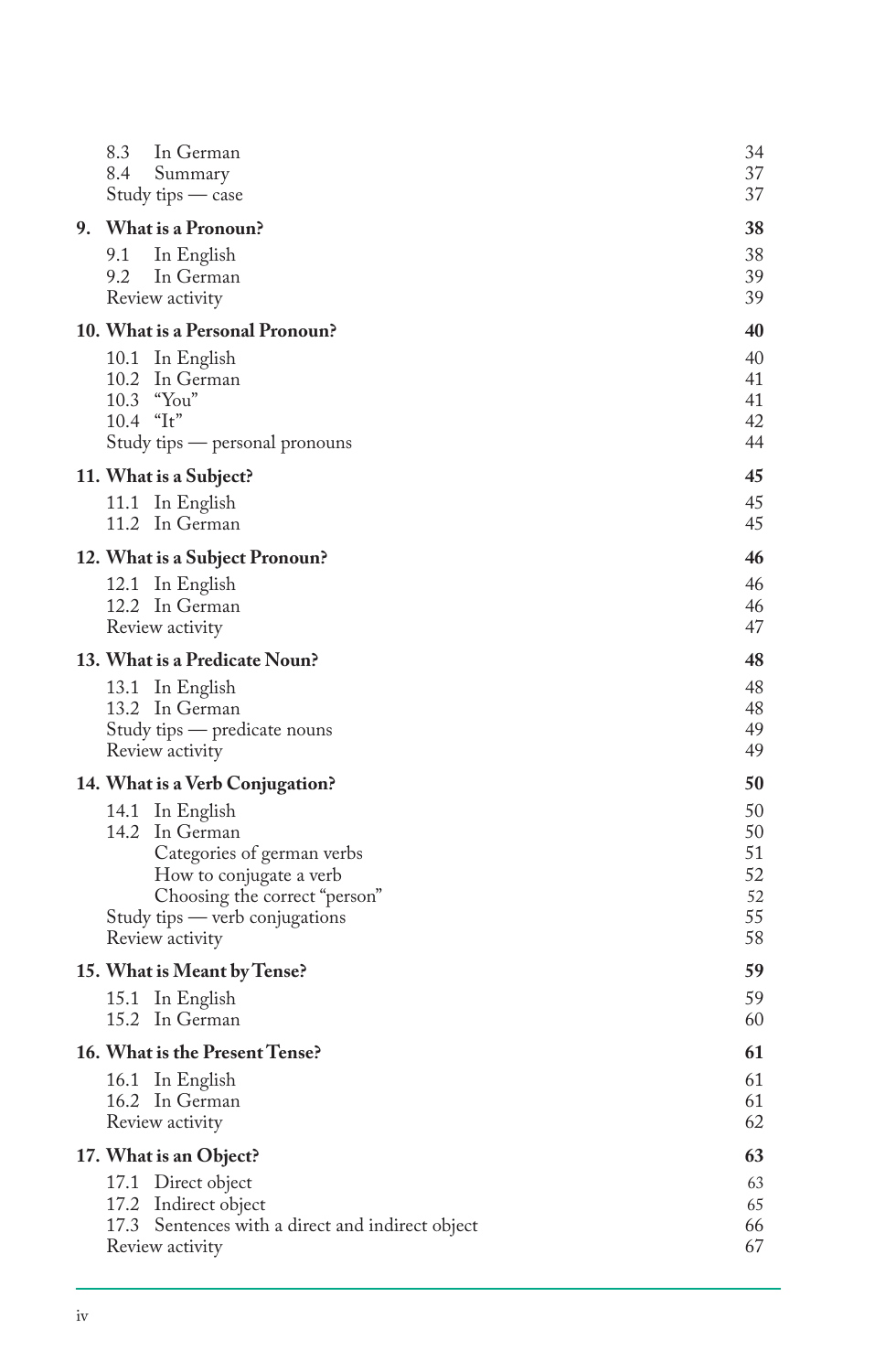| 18. What are Direct and Indirect Object Pronouns? |                                                  |    |  |  |
|---------------------------------------------------|--------------------------------------------------|----|--|--|
|                                                   | 18.1<br>In English                               | 68 |  |  |
|                                                   | 18.2 In German                                   | 69 |  |  |
|                                                   | Familiar "you" as object pronoun                 | 69 |  |  |
|                                                   | Formal "you" as object pronoun                   | 70 |  |  |
|                                                   | "It" as object pronoun                           | 70 |  |  |
|                                                   | Study tips - direct and indirect object pronouns | 72 |  |  |
|                                                   | Review activity                                  | 73 |  |  |
|                                                   | 19. What is a Preposition?                       | 74 |  |  |
|                                                   | 19.1 In English                                  | 74 |  |  |
|                                                   | 19.2 In German                                   | 75 |  |  |
|                                                   | Two-way prepositions                             | 75 |  |  |
|                                                   | 19.3 Position of a preposition and its object    | 76 |  |  |
|                                                   | 19.4 Preposition or separable prefix?            | 77 |  |  |
|                                                   | Study tips — prepositions                        | 78 |  |  |
|                                                   | Review activity                                  | 79 |  |  |
|                                                   | 20. What is an Object of Preposition Pronoun?    | 80 |  |  |
|                                                   | 20.1 In English                                  | 80 |  |  |
|                                                   | 20.2 In German                                   | 80 |  |  |
|                                                   | Referring to a person                            | 80 |  |  |
|                                                   | Referring to a thing                             | 81 |  |  |
|                                                   | Study tips — object of preposition pronouns      | 82 |  |  |
|                                                   | Review activity                                  | 82 |  |  |
|                                                   | 21. What are the Principal Parts of A Verb?      | 83 |  |  |
|                                                   | 21.1 In English                                  | 83 |  |  |
|                                                   | 21.2 In German                                   | 83 |  |  |
|                                                   | Weak (regular) verbs                             | 84 |  |  |
|                                                   | Strong (irregular) verbs                         | 84 |  |  |
|                                                   | Stem-changing verbs                              | 85 |  |  |
|                                                   | Mixed-verbs                                      | 85 |  |  |
|                                                   | Study tips - principal parts                     | 86 |  |  |
|                                                   | Review activity                                  | 87 |  |  |
|                                                   | 22. What is an Auxiliary Verb?                   | 88 |  |  |
|                                                   | 22.1 In English                                  | 88 |  |  |
|                                                   | 22.2 In German                                   | 89 |  |  |
|                                                   | Auxiliary verbs                                  | 89 |  |  |
|                                                   | Modals                                           | 90 |  |  |
|                                                   | Study tips - auxiliary verbs                     | 91 |  |  |
|                                                   | Review activity                                  | 92 |  |  |
|                                                   | 23. What are Reflexive Pronouns and Verbs?       | 93 |  |  |
|                                                   | 23.1 In English                                  | 93 |  |  |
|                                                   | 23.2 In German                                   | 94 |  |  |
|                                                   | Reflexive pronouns                               | 94 |  |  |
|                                                   | Reflexive verbs                                  | 95 |  |  |
|                                                   | 23.3 Reciprocal action                           | 97 |  |  |
|                                                   | Study tips — reflexive pronouns and verbs        | 98 |  |  |
|                                                   | Review activity                                  | 98 |  |  |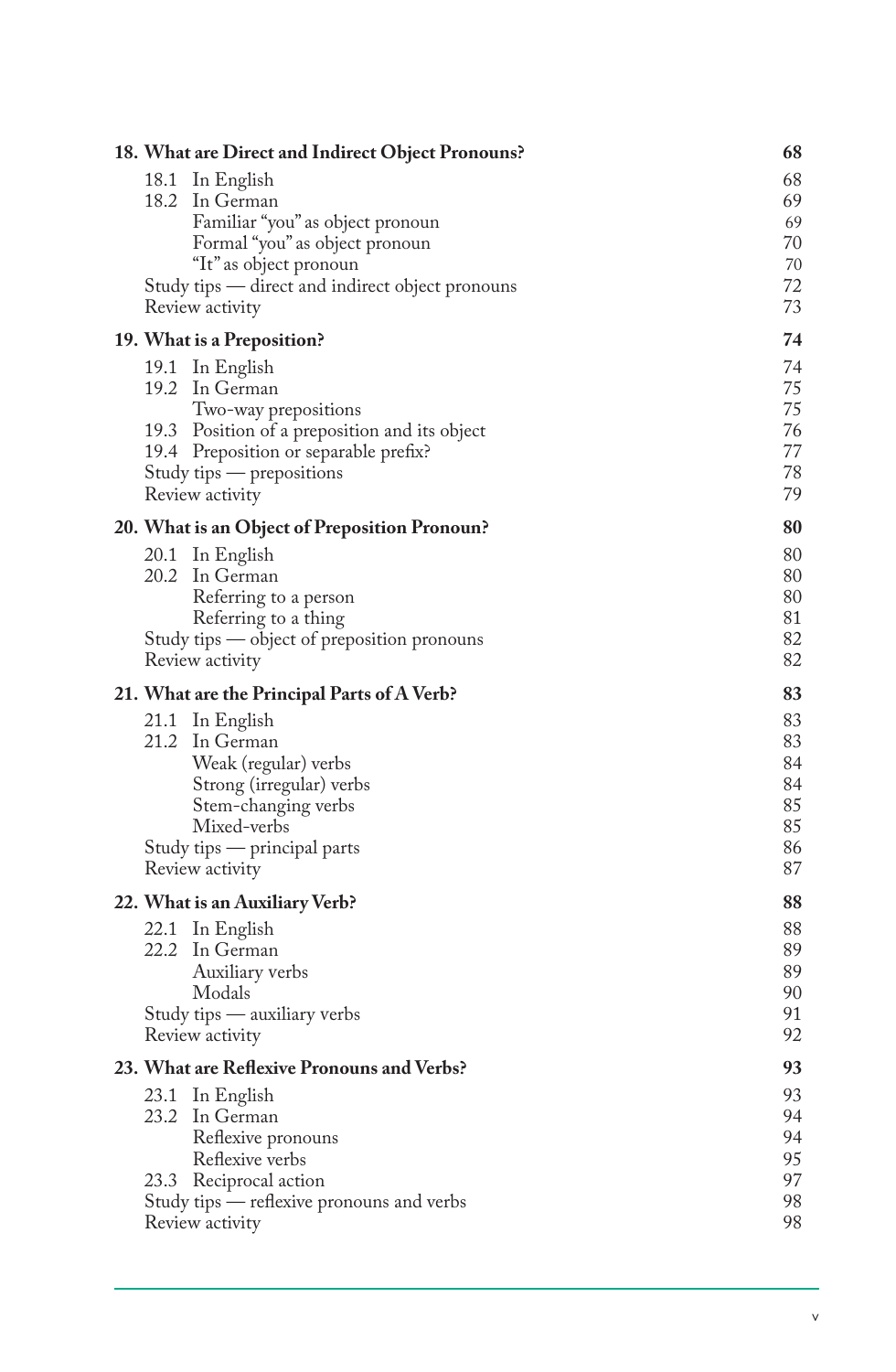| 24. What is the Future Tense?                                                                                                                 | 99                                     |
|-----------------------------------------------------------------------------------------------------------------------------------------------|----------------------------------------|
| 24.1<br>In English<br>24.2 In German<br>24.3 Future of probability<br>Review activity                                                         | 99<br>99<br>100<br>101                 |
| 25. What is the Past Tense?                                                                                                                   | 102                                    |
| 25.1 In English<br>25.2 In German<br>Study tips — past tense<br>Review activity                                                               | 102<br>102<br>104<br>105               |
| 26. What is a Participle?                                                                                                                     | 106                                    |
| 26.1 Present participle<br>26.2 Past participle<br>26.3 Present participle vs gerund<br>Study tips — participles<br>Review activity           | 106<br>107<br>109<br>111<br>111        |
| 27. What is the Past Perfect Tense?                                                                                                           | 112                                    |
| 27.1 In English<br>27.2<br>In German                                                                                                          | 112<br>112                             |
| 28. What is the Future Perfect Tense?                                                                                                         | 114                                    |
| 28.1 In English<br>28.2<br>In German                                                                                                          | 114<br>114                             |
| 29. What is an Adjective?                                                                                                                     | 116                                    |
| 29.1 In English<br>29.2 In German                                                                                                             | 116<br>116                             |
| <b>30. What is a Descriptive Adjective?</b>                                                                                                   | 117                                    |
| 30.1 In English<br>30.2 In German<br>Predicate adjectives<br>Attributive adjectives<br>Study tips — descriptive adjectives<br>Review activity | 117<br>118<br>118<br>118<br>120<br>121 |
| 31. What is Meant By Comparison of Adjectives?                                                                                                | 122                                    |
| 31.1 Comparative<br>31.2 Superlative<br>Study tips — comparative adjectives<br>Review activity                                                | 122<br>124<br>126<br>126               |
| 32. What is the Possessive?                                                                                                                   | 127                                    |
| 32.1 In English<br>32.2 In German<br>Review activity                                                                                          | 127<br>128<br>130                      |
| 33. What is a Possessive Adjective?                                                                                                           | 131                                    |
| 33.1 In English<br>33.2 In German                                                                                                             | 131<br>131                             |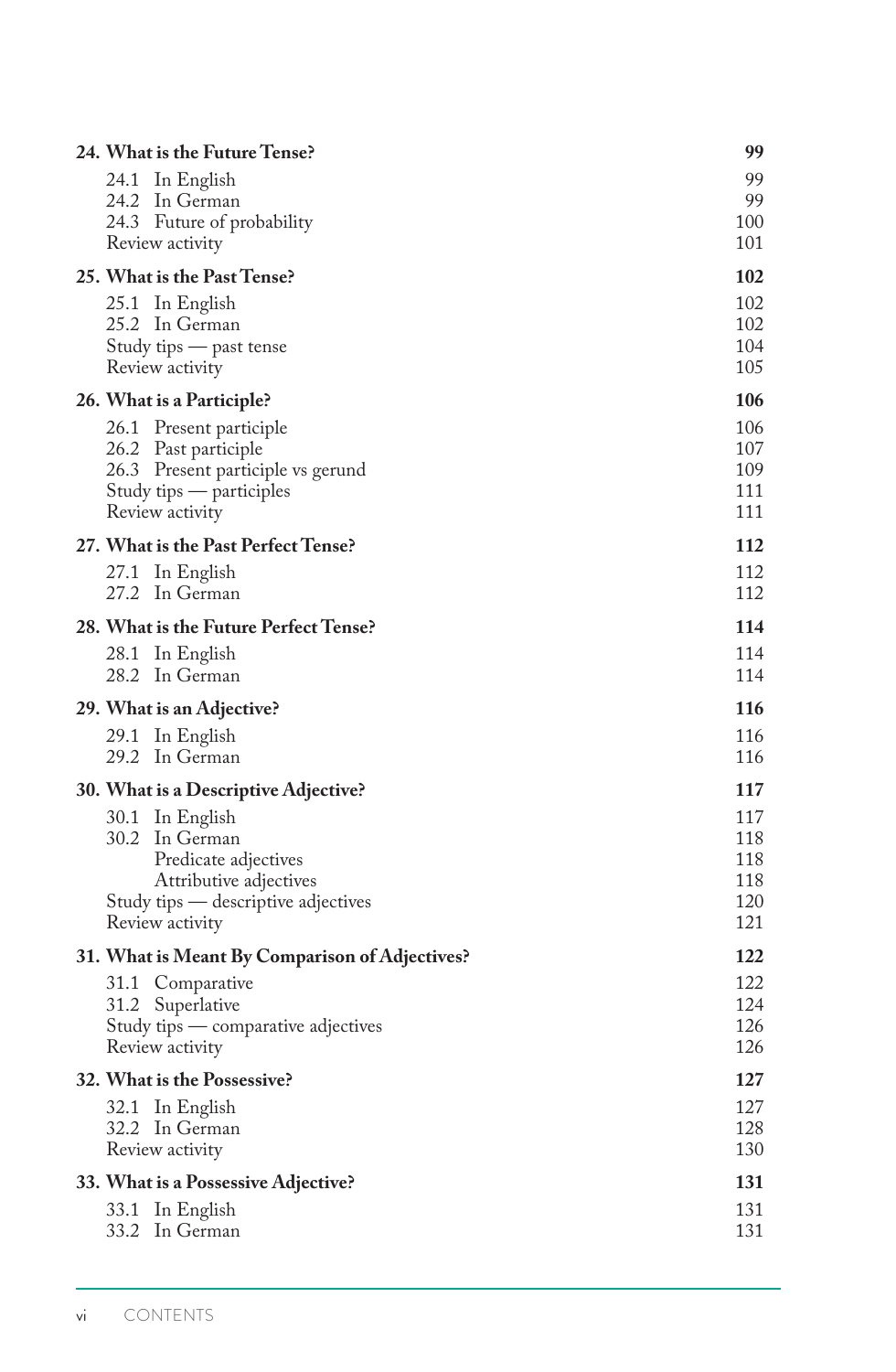| Study tips — possessive adjectives<br>Review activity                                                                             | 133<br>133                      |
|-----------------------------------------------------------------------------------------------------------------------------------|---------------------------------|
| <b>34. What is a Possessive Pronoun?</b>                                                                                          | 134                             |
| 34.1 In English<br>34.2 In German<br>Review activity                                                                              | 134<br>134<br>135               |
| 35. What is an Interrogative Adjective?                                                                                           | 136                             |
| 35.1 In English<br>35.2 In German<br>Interrogative adjective as object of a preposition<br>Review activity                        | 136<br>136<br>137<br>138        |
| 36. What is an Interrogative Pronoun?                                                                                             | 139                             |
| 36.1 Referring to a person<br>36.2 Referring to a thing<br>36.3 Summary<br>Study tips — interrogative pronouns<br>Review activity | 139<br>141<br>142<br>143<br>144 |
| 37. What is a Demonstrative Adjective?                                                                                            | 145                             |
| 37.1 In English<br>37.2 In German<br>Review activity                                                                              | 145<br>145<br>146               |
| 38. What is a Demonstrative Pronoun?                                                                                              | 147                             |
| 38.1 In English<br>38.2 In German                                                                                                 | 147<br>147                      |
| 39. What is a Sentence?                                                                                                           | 149                             |
| 39.1 Simple sentences<br>39.2 Compound sentences<br>39.3 Complex sentences<br>Study tips — sentences<br>Review activity           | 149<br>150<br>151<br>153<br>154 |
| 40. What are Affirmative and Negative Sentences?                                                                                  | 155                             |
| 40.1 In English<br>40.2 In German<br>40.3<br>Negative words                                                                       | 155<br>155<br>157               |
| 41. What are Declarative and Interrogative Sentences                                                                              | 158                             |
| 41.1<br>In English<br>41.2<br>In German<br>41.3<br>Tag questions                                                                  | 158<br>159<br>159               |
| 42. What is a Conjunction?                                                                                                        | 161                             |
| 42.1 In English<br>42.2 In German<br>42.3 Preposition or conjunction?<br>Study tips — conjunctions<br>Review activity             | 161<br>162<br>162<br>164<br>164 |